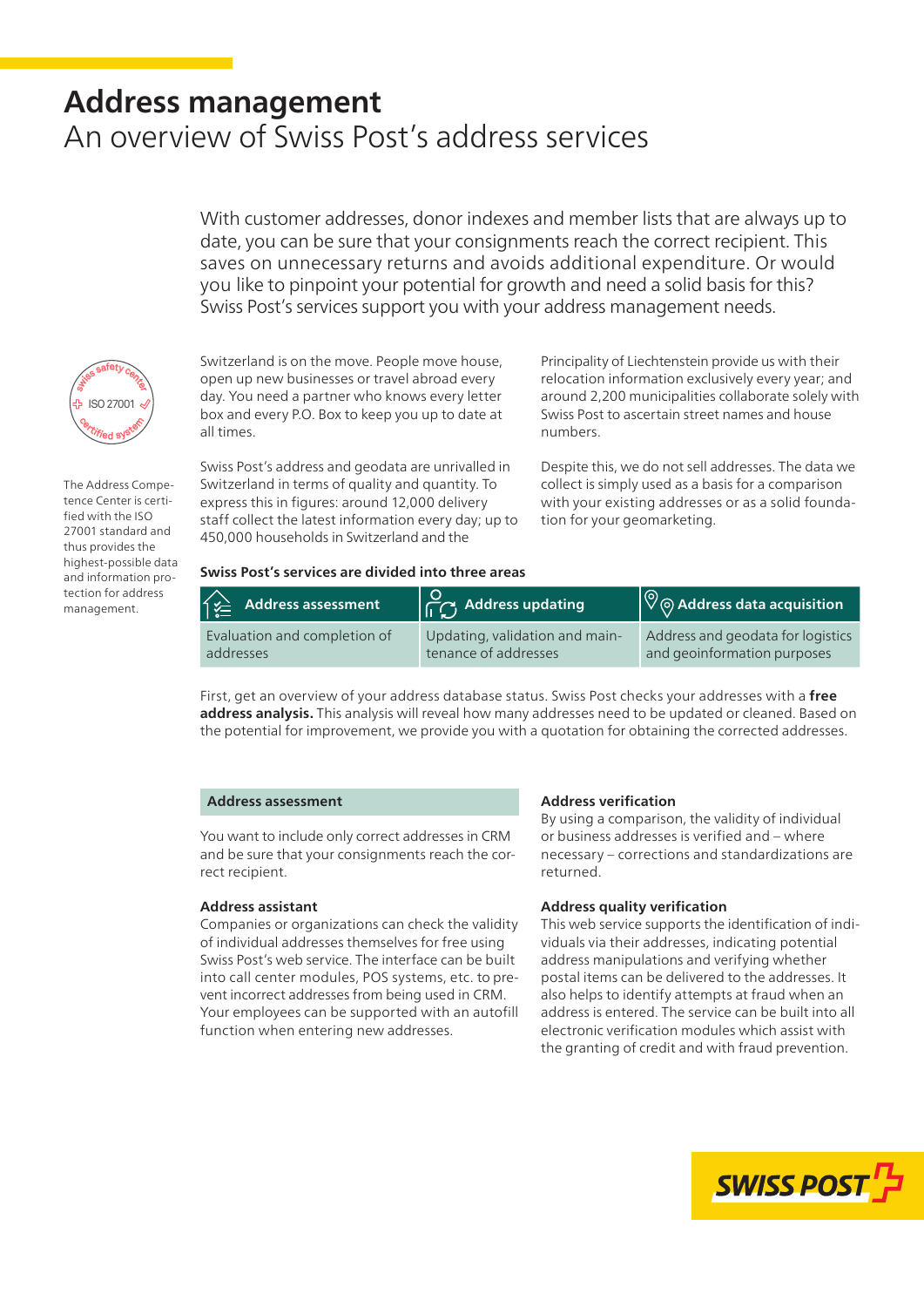# **Address updating**

You want to use correct and up-to-date addresses for your postal deliveries to avoid costly returns and tedious research. Or reactivate contacts who may have been considered lost. You decide yourself which Swiss Post address maintenance services you would like to use.

#### – **Address maintenance online:**

This online service allows you to update address databases with 1 to 300,000 Swiss addresses around the clock. Incorrectly spelled data is also recognized and corrected in this process. On request, Swiss Post can also store the address database for you to access at any time.

# – **Address maintenance via web service:**

This service can be used to update large address databases in CRM fully automatically via an integrated interface on a daily basis. This means that letter and parcel consignments are always addressed correctly, and arrive safely and on time.

– **Address maintenance via DataTransfer:** The Swiss Post DataTransfer (SFTP) interface enables file-based, automatic comparison of addresses. This channel is particularly suited to bulk mailings. DataTransfer enables you to use additional Swiss Post services (e.g. letters or parcels dispatch list, letter returns report, etc.).

#### – **Address maintenance by expert:**  Our specialists clean, update and verify your addresses – manually and as required.

# **Shipment-optimized address update**

By using various online services and software solutions from Swiss Post (e.g. Bulk Mailing Manager), on request we will optimize your addresses directly in the mailing process. This helps you increase the success of your mailing.

#### **Address enquiry**

Sometimes personalized addresses can get lost. Our multi-level, partially automated search service helps your enquiry both in Switzerland (including in information sources within Swiss Post and with resident registration services) and abroad.

#### **Notification of move**

The notification of move service provides you with immediate access to movers' addresses to update your address file. After creating an electronic change of address, customers who are moving can click on your logo and inform you directly, as the contractual partner, about their move. By doing so, movers give their consent to the forwarding of their new address. Swiss Post then delivers movers' addresses to you on a daily basis.

## **Movers' returns**

Have you already digitized your letter returns using Letter ID? Upon request, we will also supply you with the new address with your returns data.